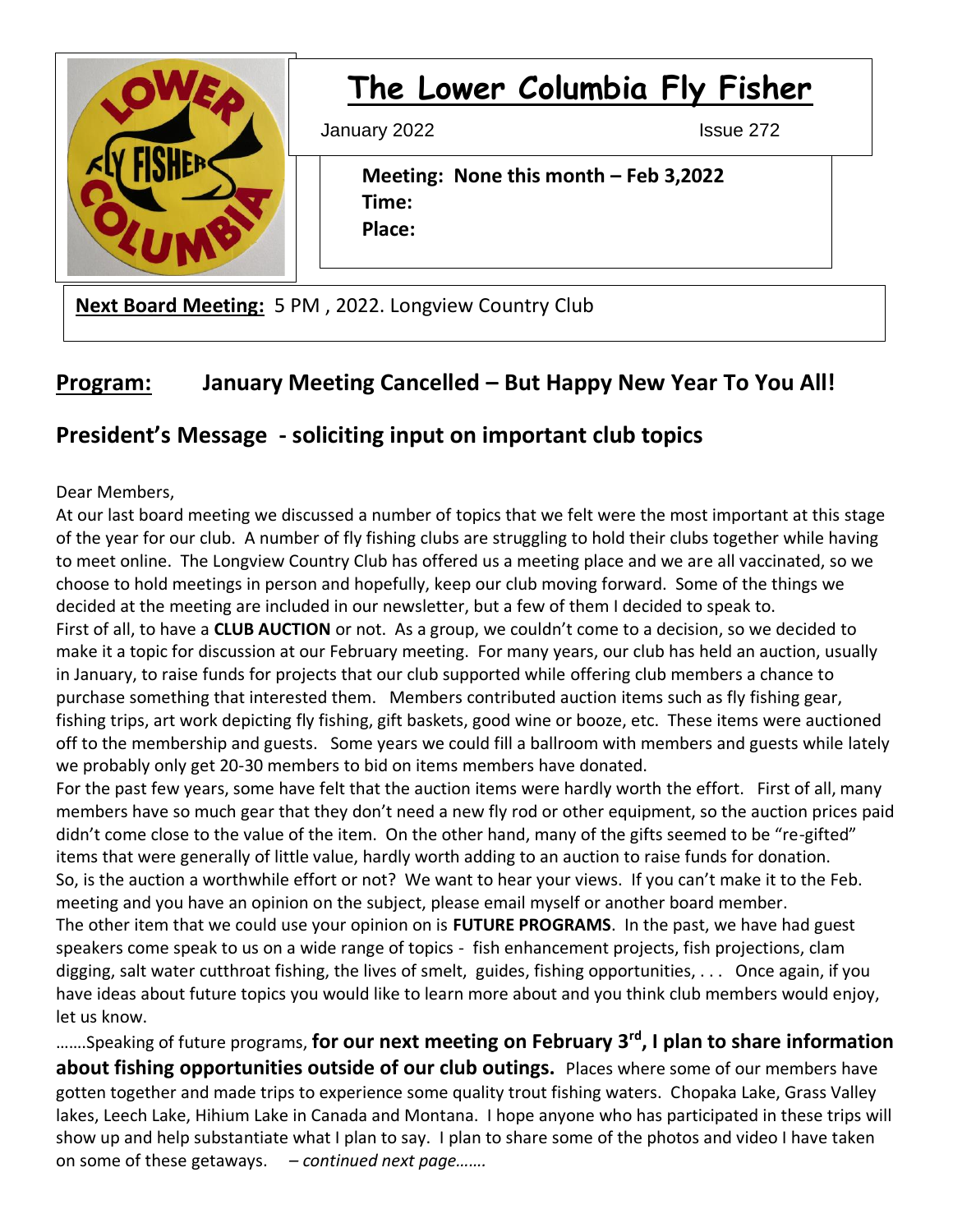Lastly, it's been a good bit of work to get back to meeting in person along with finding a new landlord for our meetings. John Kenagy has done a great job getting us a spot at the Country Club which I appreciate. Our meeting nights are an important part of our club and to have good food and a welcome place to meet helps things run smoother.

Stay well, Friends. Hopefully, conditions for meeting in February will be good and we can toast in the new year.

### **Board Meeting News**

Outings for 2021 at this point *(Editors note – hopefully we are able to get a bluegill outing this year?)*

- $\circ$  South Fork Toutle Winter Steelhead March 5<sup>th</sup>
- $\circ$  Coldwater Lake August
- $\circ$  Cowlitz Cutthroat September 24<sup>th</sup>

Federation of Flyfishers International (FFI). The board decided that our yearly dues of around \$150 per year has resulted in nothing for our club, so we do not plan to continue our membership with the FFI

## **Editors Comment**

If you are savvy on social media you might want to catch a Facebook group that's focused on Washington and Northern Idaho water, group's name is "Fly Fishing In Washington". Just sign in to Facebook and click on the magnifying glass in upper right of the opening screen, then enter the group name. Pretty much water throughout the state gets covered. Administrator of the site does a great job of policing no hotspotting your favorite haunts, while still providing some great contacts and info.

Today I spotted a young guy who posted he's just now moved to Longview, starting his fly fishing journey, and asking for some help in our local area. I invited him to check out our website and come to an upcoming meeting.

Browsing all the activity from this group it's pretty obvious that flyfishing proper is as popular as ever, it just doesn't NEED a physical group such as ours anymore to proliferate. This kind of social media tool represents both why social clubs such as ours are fading and the opportunity to keep it growing. I'd love to see if any of you know of other social media sites that may connect us to the next generation of flyfishers.

All the best to you all in the new year and may your 2022 bring your best fishing yet!